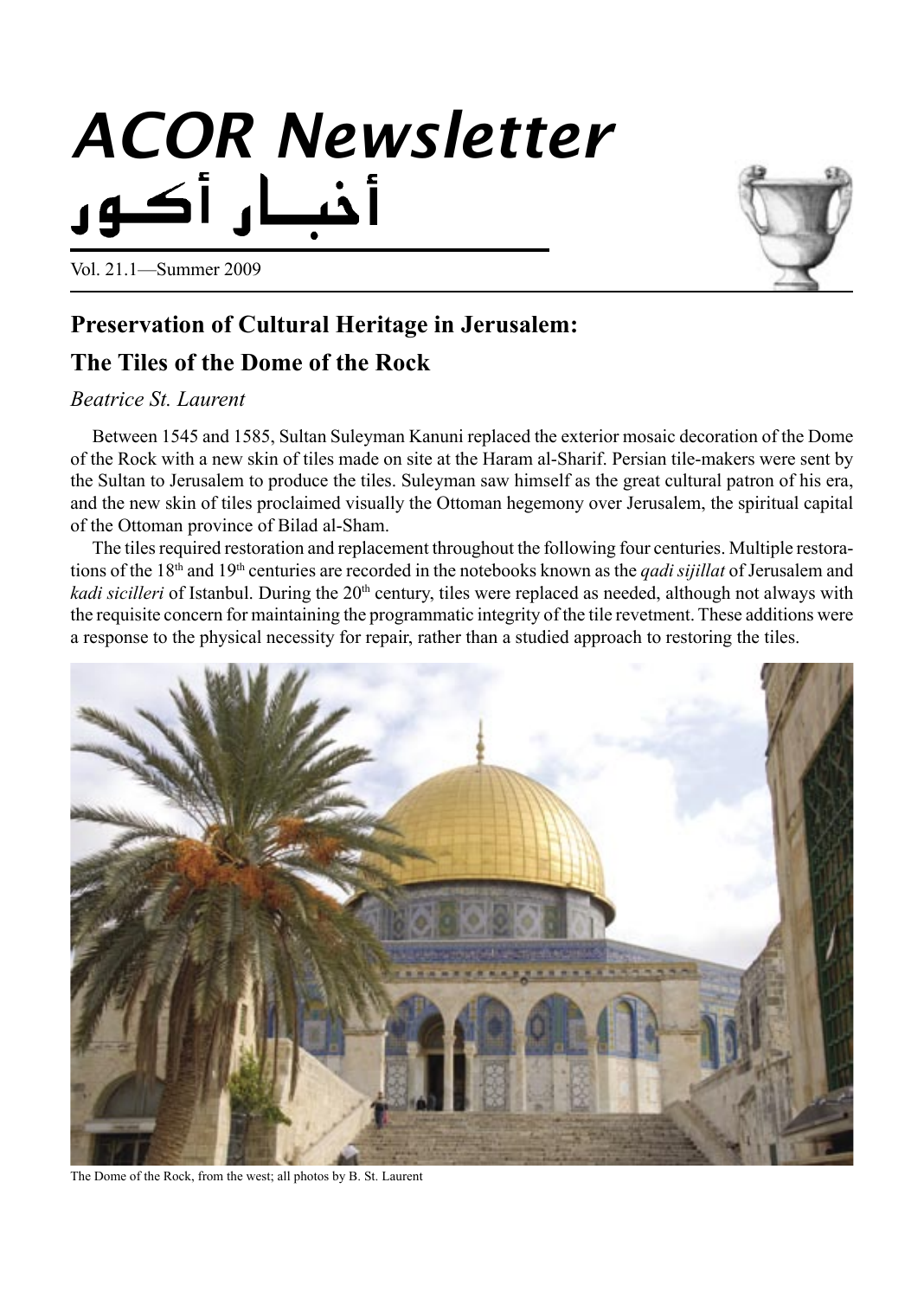

Tiles from the 1961 restoration of the Dome of the Rock

During the British Mandate Period (1918–1948), a major attempt to restore the tiles was proposed. Ernest Tatham Richmond directed a study of the condition of the Dome of the Rock in 1918, which was published in 1924 as *THE DOME OF THE ROCK: A Description of its Structure and Decoration*. Most of the volume is dedicated to an analysis of the tile decoration and a proposed restoration program for the tiles. In addition, the British brought Armenian tile makers from Damascus and Kutahya, Turkey to Jerusalem—the Ohanessian, Balian, and Karakashian families. They set up a tile workshop on the Haram al-Sharif and made test tiles. The earthquake of 1927 put an end to that British restoration plan.

In the mid-1940s, British authorities and the Supreme Muslim Council commissioned a report on the condition of the Dome of the Rock. A. H. S. (Peter) Megaw came to Jerusalem in 1946 to survey the building and produced a report entitled *QUBBAT AS SAKHRA (THE DOME OF THE ROCK): An account of the building and its condition with recommendations for its conservation, submitted to the Supreme Moslem Council*. He emphasized the need to repair the dome and to restore the tiles—employing the extant old tiles and utilizing replacement tiles where necessary. The report included an extensive analysis of the tiles, their types, and a revision of Richmond's original analysis. He also requested tile samples from the Armenian ceramists of Jerusalem—at that time, the

Karakashians and the Balians. The samples were submitted to strenuous testing and proved to be adequate for the task. The test results are recorded in Megaw's personal archive in the United Kingdom. Once again a British restoration project was stopped, this time due to the events of 1948.

In the early 1950s under Jordanian rule, the restoration project was revived. Megaw updated his original report in 1952. The Scientific Committee appointed by the Jordanians initially emphasized Megaw's recommendations. This is documented in the report by Abdul Fattah Bey Hilmi (who was part of the appointed Scientific Committee) and in the lengthy discussion by the then mayor of Jerusalem (and member of the Scientific Committee) Aref al Aref in his book, *A History of the Dome of the Rock and Al-Aqsa Mosque* (Jerusalem, 1955). Megaw also proposed the manufacture of new tiles in Jerusalem by the two existing Armenian factories.

In 1955, there was a change of plan and this will be explored in detail in my forthcoming book on the history of the 20<sup>th</sup> century restorations of the Dome of the Rock. The new plan—implemented by an Egyptian Scientific Committee—removed all the old tiles and replaced them with new ones manufactured in Istanbul in 1960–1961. This approach to restoration was not the soundest in terms of conservation and, unfortunately, effectively destroyed the historic context of the building.

John Carswell indicated in the 1966 book *Ottoman Jerusalem* that the "entire tile work… was lying in heaps around the Haram." Some tiles ended up in collections in Jerusalem, for example, in the École Biblique, and a substantial group was in the American Colony Hotel but subsequently stolen from there. Other tiles also appeared for sale at major auction houses in Europe. Some are in museum collections—such as the Sackler Museum of Harvard University, the new Jordan Museum, and the American University of Beirut.

In the late 1960s or early 1970s, the tiles that remained on site were moved to the Islamic Museum at the Haram al-Sharif. By 2007, all the old tiles had been moved to the outside courtyards (among other places) of the Museum and were stored in poor conditions, exposed to the elements, with pigeons nesting on them, and many were broken. It seems that the tiles were moved when the museum building was under restoration.



Tiles from the Ya Sin sura, from the octagon parapet of the Dome of the Rock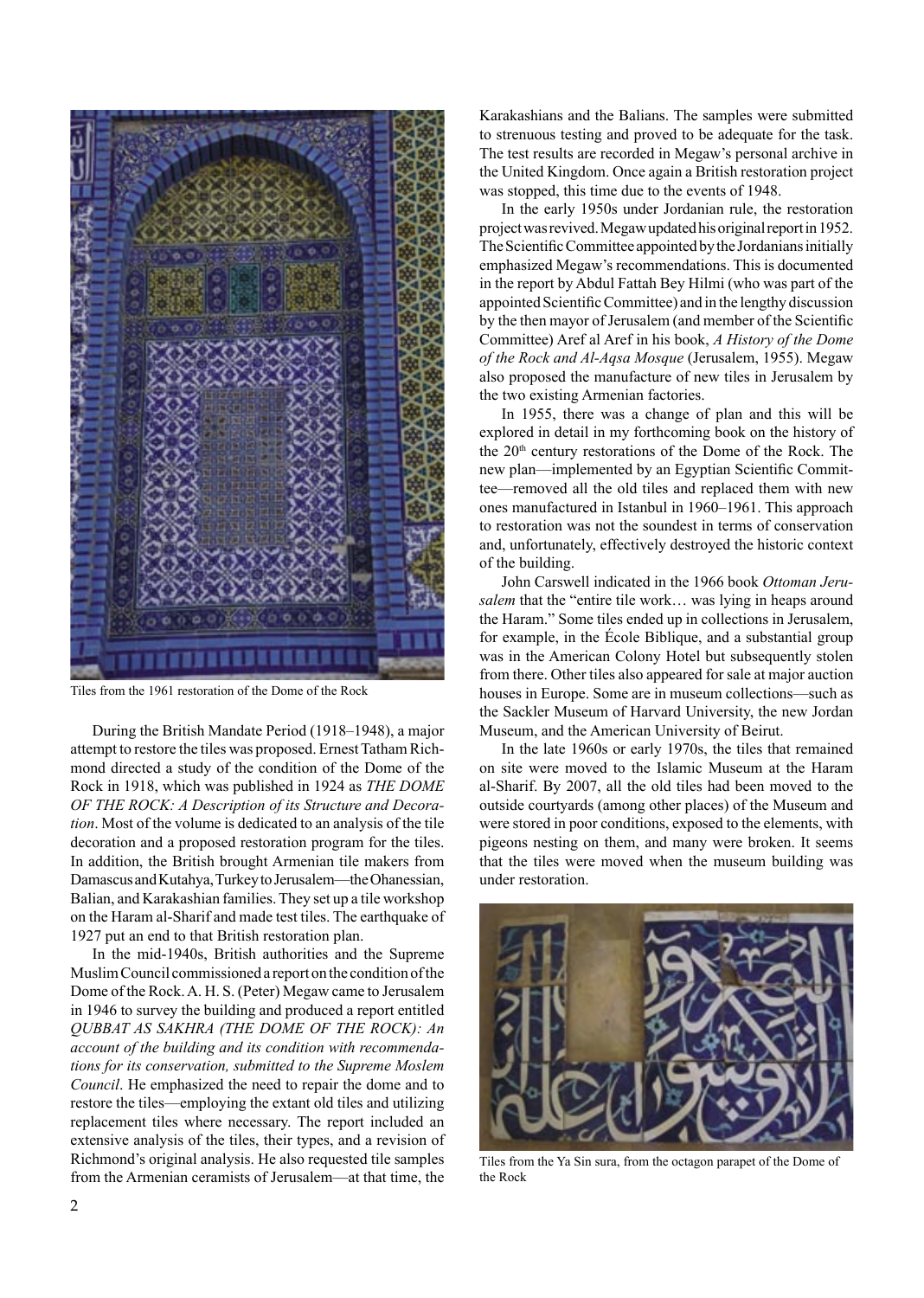

Beatrice St. Laurent sorting tile wasters and fragments recovered from sifting the Marwani Masjid construction dump, June 2009

I have been involved in studying this material for some time and two fellowships funded through ACOR (2008–2009 CAORC and 2009–2010 NEH) allowed me to return to Jerusalem to research the  $20<sup>th</sup>$  century restorations and to initiate a project to document and preserve the tiles. I worked with the Director of the Museum for several months in the cold and dimly lit museum which houses the tiles of the Surat Ya Sin. I photographed them as an exemplar for a future, larger project dealing with all the tiles. All pieces have since been returned to crates, and the project cannot continue until an adequate space is designated for the storage and conservation of the 10,000 or so tiles. In May 2009, I was shown another storage area for ceramics in the north perimeter *riwaq* (arcade). In this same space were also found a large tractor, tires, and many different tools and barrels. The ceramics and tiles were in plastic bags and very poorly stored. These objects all need to be removed from this space to stop the process of their further deterioration.

I was excited to discover the location of the kilns on a plan of the Najara vaults—the old Crusader building demolished in 1943—in the British Mandate Archives of the Rockefeller/ Palestine Museum of Antiquities. I also received permission to examine the material which was removed from the Haram during the construction of the Marwani Masjid. In the sifted material, tile wasters (failed tiles) dating from the 16<sup>th</sup> through the  $19<sup>th</sup>$  century were found and they prove definitively that the tiles were made on site during those centuries.

Many concerned individuals are currently working on a proposal to establish a conservation center for the tiles in the Golden Gate so as to ensure the survival of part of the early Islamic cultural heritage of Jerusalem.

#### **Hisban Visitor Center Charrette 2009**

Recently an important step was taken toward the goal of establishing a Cultural Heritage Education and Visitor Center in the village of Hisban. During June 2009, an on-site charrette (design workshop) was undertaken by Professor Martin Smith of the Division of Architecture at Andrews University with his architecture students. The charrette allowed them to learn about current plans for the development of tourism facilities in the greater Amman and Madaba regions and to visit some centers. They also became well acquainted with the Hisban building site, and their work produced a preliminary design to serve as the basis for input from stakeholders and potential donors. Øystein LaBianca, Senior Director of the Hisban Archaeological Project, instigated the workshop and many individuals in Jordan participated.

We are very pleased that approval was received in fall 2009 from the Jordanian government to establish the Hisban Cultural Association as a non-governmental organization and it will coordinate local input for the Visitor Center. Members include representatives of various large families in Hisban, including the Nabulsi family, which has committed a portion of family lands in the old village for the center; employees of the local municipality; a Department of Antiquities representative; several Jordanian academics with ties to Hisban; and a senator who represents the people of Hisban. Andrews University, the excavators of Tall Hisban, has been asked to take the lead in working with the association.



The initial phase includes basic tourist services, facilities for community education, and activities to generate revenue. There will be a main gateway to the site, a welcome section with public services, areas for visualization technology and cultural displays, and a clear path to the archaeological site. For community education, there will be classrooms for learning English and training in information technology. There will also be a small café and some market kiosks. The workshop defined steps to ensure that new development will respect and conserve existing structures and historical patterns of use. *Øystein S. LaBianca and Martin Smith; Andrews University Maria Elena Ronza, Andrews University Agent in Jordan*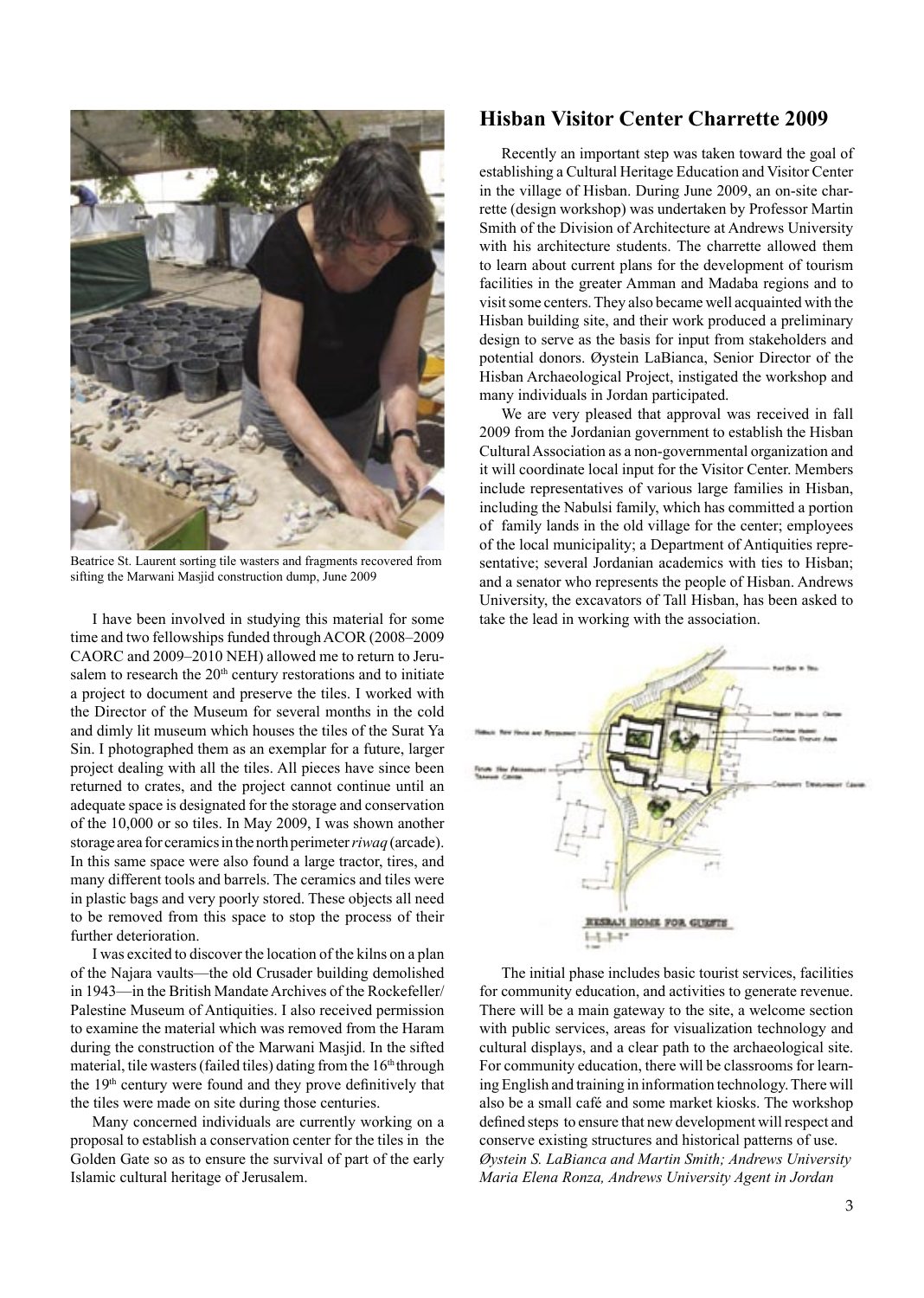## **Summer Intensive Arabic Language Institutes at ACOR (2006–2009)**

In the summer of 2009, ACOR hosted for the fourth time an intensive Arabic language program in affiliation with the Council of American Overseas Research Centers (CAORC) and the Critical Languages Scholarship (CLS) Program. ACOR has organized this Arabic program annually since 2006. Christopher Tuttle, ACOR Associate Director, has administered the Arabic program in Jordan since its inception. He has often remarked that every year the students' feedback is used to make improvements to fine tune the program.The CLSArabic language program in Jordan has been strengthened each year. CLS Jordan alumna Candace Lukasik conveys the enthusiasm and appreciation of the students in the following quote:

The 2009 Jordan CLS program was an amazing experience. My Arabic proficiency went from a Beginner's level 2 to an Intermediate level 6! The program, for me, was a definite success! I know I'll continue my Arabic language acquisition and other Middle Eastern studies to the fullest. But above all, I want to thank you for being so amazing to me and the rest of our group. It honestly was one of the best summers and Jordan is, in my opinion, one of the best countries in the Middle East. I fell in love with Jordan. I hope one day to visit Jordan again, hopefully not too far in the future.

The Critical Languages Scholarship program is funded by the United States Department of State, Bureau of Educational and Cultural Affairs and administered by CAORC, which is responsible for the selection of students. Every year hundreds of American university students study critical languages abroad, taking part in fully-funded summer intensive language institutes with extensive cultural enrichment activities. In 2009, the CLS program offered eleven critical foreign languages: Arabic, Azerbaijani, Bangla/Bengali, Chinese, Hindi, Korean, Persian, Punjabi, Russian, Turkish, and Urdu. In addition to Jordan, Arabic was also offered through CAORC-affiliated institutions in Egypt and Tunisia in 2009.

ACOR hosted the first CLS Intensive Arabic program in 2006 for 30 beginning and intermediate students. In 2006 and 2007, the Arabic instruction was provided by the Language Centre of the University of Jordan. Since 2008, ACOR has been affiliated with the Qasid Institute in Amman to deliver language instruction in their facilities. The students have 20 hours of classroom instruction each week, with the goal of teaching them one year's worth of Arabic in eight weeks. It is an intensive program for serious students.

Beginning and intermediate students are taught with the *Al Kitab* book series. The advanced students divide their day between studies of media, in order to give them awareness of current events and mastery of Modern Standard Arabic, and studies of literature, which challenge them to read and appreciate poetry, the Holy Qur'an, and other classical Arabic texts.



2006 Participants (names in alphabetical order): Christopher Ahern, Yazmin Ali, Timothy Allen, Katherine Anderson, Christopher Anzalone, Marc Bonnenfant, Lise Bradford, Wala Budri, Deborah Cahill, Matthew Cain, Emily Cooper, Amer Delic, Christina Dennaoui, Christian Doolin, Andrew Dysart, Rabia Hassan, Melissa Honey, Nidaal Jubran, Christopher Kay, Christopher Kelly, Kyle McGaa, Thomas O'Brien, Margaret O'Connor, Cody Olander, Lindsey Paris, Nathaniel Powell, Nikolai Smith, Brian Terranova, Robert Whipple, Elizabeth Zellner. Program Coordinator Elena Corbett. Visit to Quseir Amra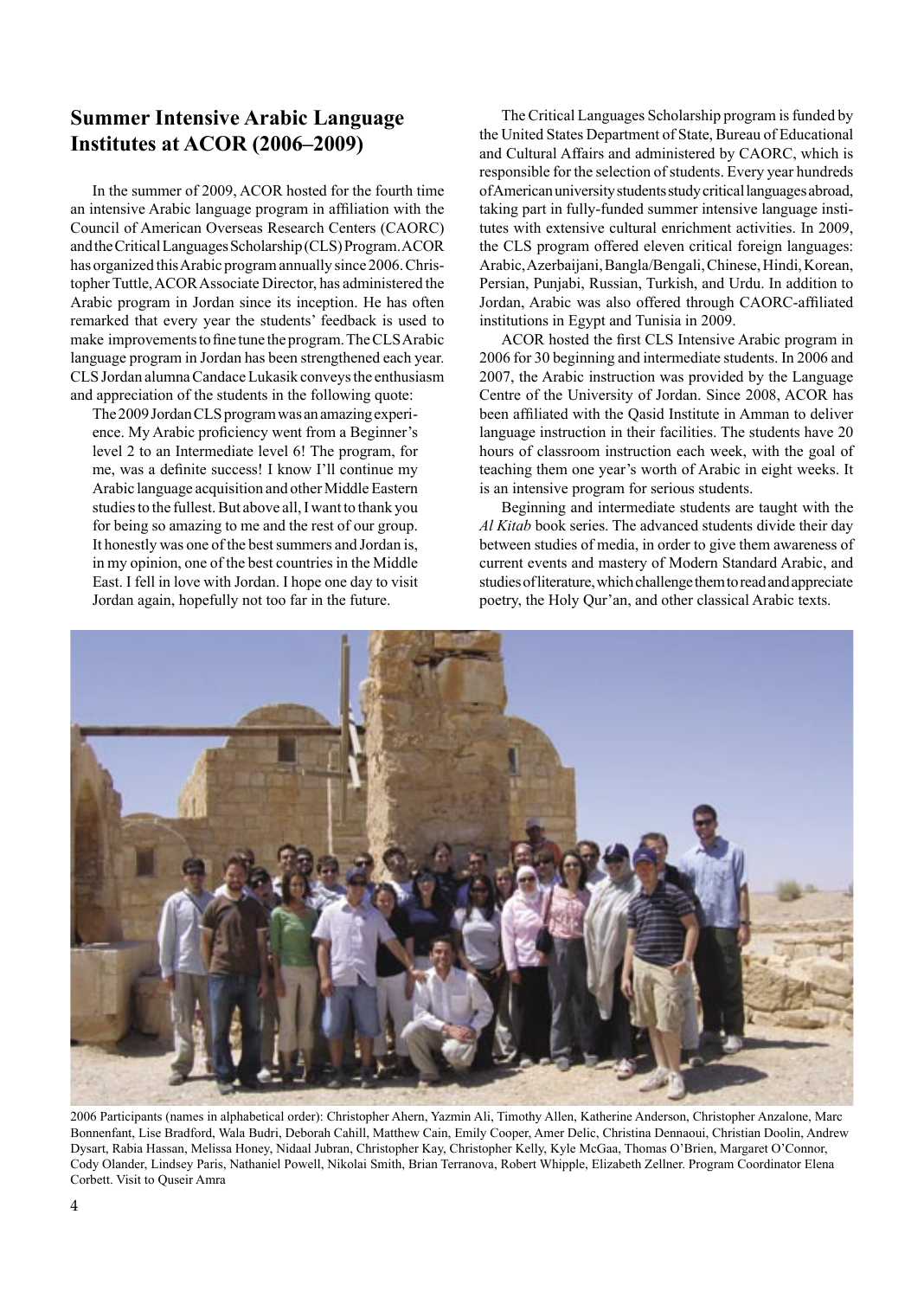

2007 Participants: Dennis Ardis, Melodee Baines, Amanda Barrett, Flannery Becker, Gail Buttorff, Mary Carroll, Charles Causey, Emma Chubb, Michael Diamond, Kaitlin Dougherty, Guy Evans, Alaina Farabaugh, Uriah Ferruccio, Adam Gallagher, Tara Good, David Grant, Rachel Kaplan, Joseph Kim, Joshua Leight, Max Librach, Charles Loi, Sara Lowes, Miranda Moore, Neil Padukone, Nicholas Reves, Daniel Schriever, Amanpreet Sidhu, Joel Suarez, Christine Tsang, Nazneen Uddin. Program Coordinator Anne Peters. Visit to Roman Theater, Amman

ACOR supplements the advanced student program with "directed activities" intended to be in parallel with the media portion of their class work. These students are divided into small groups that take part in Arabic language meetings or interviews with community leaders in Jordan. For example, one week in Media class they read and discussed economic issues and then the students met outside of class with microfinance institutions in Jordan, with government authorities concerned with industry, and with business leaders. Another week the topic was religion and the students called upon scholars of Islamic law, members of the Greek Orthodox clergy, and organizers of inter-faith dialogue. Following such directed activities, each student wrote a short essay which was evaluated by the Media instructor at Qasid.

Each summer ACOR has engaged a team of professional tutors who have been available to all students for one-on-one instruction in the afternoons and evenings after class. Students were able to have two hours of tutoring a day. Since their class time was devoted to modern standard Arabic (MSA), many students used their tutoring time to learn the local dialect (*'ammiya*). While not all students took full advantage of the additional instruction, those who did made phenomenal progress in the language.

Intensive study of Arabic has been complemented by a well-conceived program of cultural enrichment intended to give the students a sense of the cultural, historical, and sociopolitical environment of Jordan and its place in the Middle East. Over the course of each summer, the students take part in organized tours with bilingual guides around Jordan. Besides touring the major sites in Amman, they visit Madaba, the Dead Sea, and the ruins of Jerash and Umm Qais. They also go on an extended five-day trip to southern Jordan, which includes Wadi Dana, Shawbak Castle, Petra, and Wadi Rum. Trips to the south are enhanced for everyone by the presence of Chris Tuttle, who has worked in Petra for many years. Likewise the students are fortunate to be led by the very knowledgeable guide Nasser Abu Al Khair, who has accompanied the students on all excursions from the outset. These trips have provided a taste of what is available in Jordan and a hint of the historical complexity that gave rise to the modern kingdom of Jordan.

The students have also independently undertaken trips in small groups to explore Amman and other nearby destinations, such as the Early Islamic 'desert castles,' the ruins at Iraq al Amir, the Ottoman city of Salt, and Wadi Mujib. Thus, while the CLS Arabic program in Jordan is rigorous and demanding, it has many fun aspects too. It is not surprising that the end of program student assessments rate very highly the cultural programs, the guide Nasser, and especially, the time in Petra with Chris Tuttle.

A great deal of the credit for the success of the CLS Arabic program in Jordan is due to the work of the Program Coordinators. They have been young people who are involved full time in managing the infinite program details as well as the students' concerns. Elena Corbett, who is now an Assistant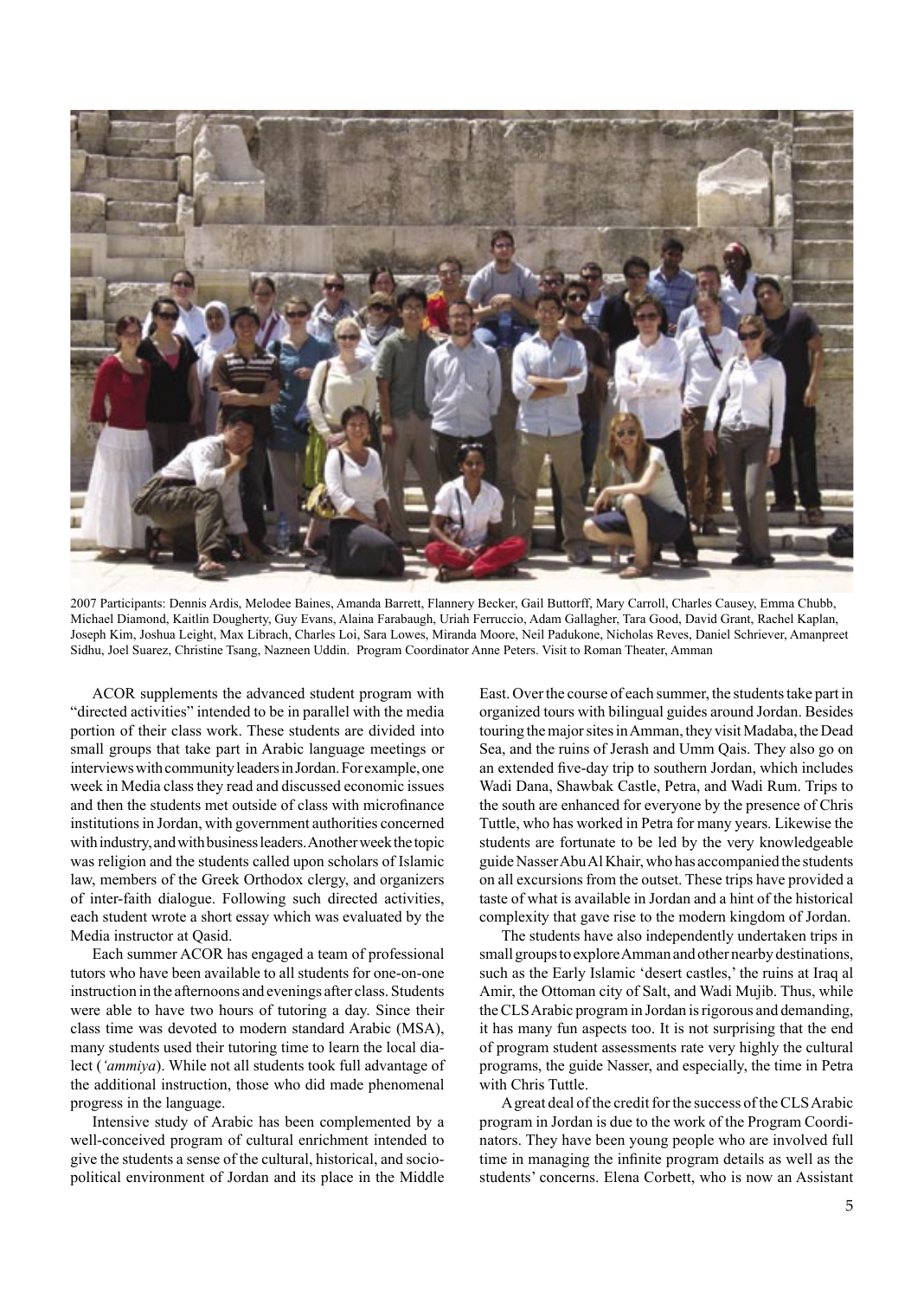

2008 Participants (beginning & intermediate): Daniel Balson, David Berger, Oriana Bleecher, Rachel Brandenberg, Sarah Chandlee, Paul Charlton, Emily Dawes, Ranya Elzein, Samuel Gentle, Emily Hägemeister, Courtney Hanna, Ashley Harris, Ann Hawley, Jared Hopkins, Zachary Jones, Farida Khatchadourian, Stephanie Kim, Stacey Knepp, Stephen Lassiter, Michelle Mays, Valerie Montes, Paul Mumm, Kelly Ohlde Pfundheller, Meghan Olson, Jeremy Packard, James Steppenbacker, Deborah Swerdlow, Judith van Raalten, Daniel Zoughbie. Program Coordinator Anne Peters. Above and below, visiting Wadi Rum



2008 Participants (advanced): Elizabeth Baer, Christopher Blauvelt, Brittany Burns, Doris Carrion, Maryah Converse, Marissa Cramer, Yvonne Elosiebo, Galaal Elsamadicy, Amanda Guidry, Reema Hijazi, Rebecca Hopkins, Amy Kapit, Emma LeBlanc, Tyler Logan, Kerith Miller, Molly Moran, Hannah Pritchett, Christopher Shad, Aamir Sheikh, Samuel Shepson, Megan Sobel, Anne Willborn. Program Coordinator Eshrak Al Soub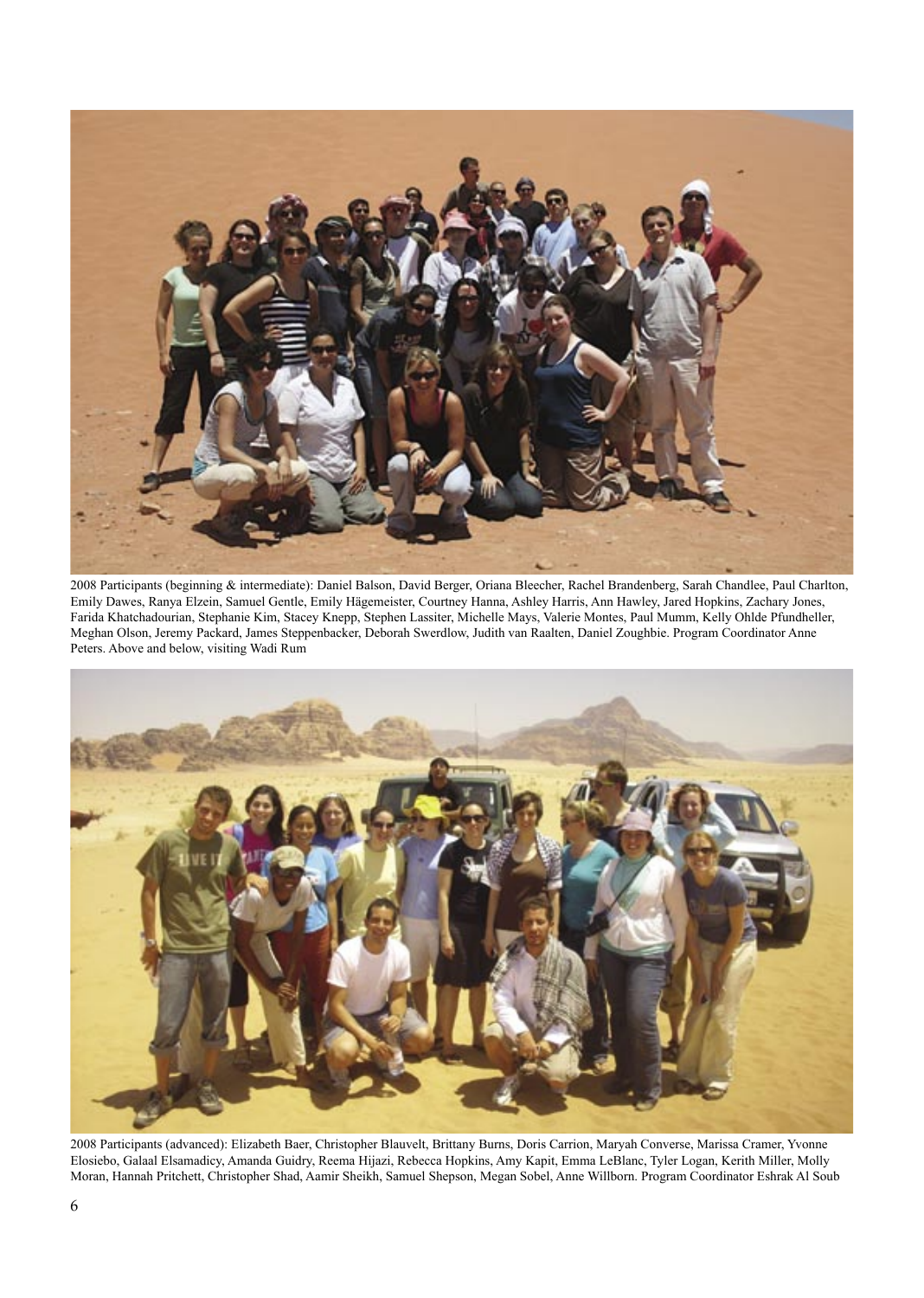

2009 Participants (beginning & intermediate): Neiset Bayouth, Jeffrey Bernhard, Thomas Braslavsky, Anna Chang, Brittany Collins , Molly Cramsey, Courtney Eskew, Morris Esquenazi, Sarah Rose Frana, Sarah Galeai, Nevada Griffin, Samia Hossain, Kaitlyn Kerzisnik, Raymond Kuo, Austin Luebke, Candace Lukasik, Asya Magazinnik, Nabila Massoumi, Dallas McKinney, Jonathan McMaster, Corey Metzman, Rebecca Mueller, Amanda Plunkett, Kirby Russell, Liswon Salisbury, Morgan Smith, Rachael Stovall, Kurstin Strange, and Karun Tilak. Program Coordinator Stephen Lassiter. 2009 Participants (advanced): Erica Chiusano, Sharon Cohen, Jonathan Endelman, Nathan French, Christopher Gibson, Claire Gilbert, Kirstin Golberg, Andrew Gordon-Kirsch, Basma Guthrie, Allison Hartnett, Zoe Kosoff, Kerith Miller, Iman Ng, Aaron Pilkington, Glen Ransom, Amy Teachout. Program Coordinator Eshrak Al Soub (absent from photo). Visit to the Madaba Archaeological Park

Professor of History at Penn State University Behrend, was the first person to be the Program Coordinator at ACOR. The job was complex for the first year of the program in 2006 and she set the gold standard for the position. Anne Peters, now an Assistant Professor of Government at Wesleyan University, followed as Program Coordinator and fulfilled that role in both 2007 and 2008. In 2008, fifteen advanced level students joined the program and were housed in hotel apartments near ACOR. Eshrak Al Soub, an *'ammiya* teacher for the CLS program in 2006 and 2007, joined the team as Program Coordinator for the Advanced Students for 2008 and 2009. Stephen Lassiter, an alumnus of the CLS program, was recruited in 2009 to be Program Coordinator for the beginning and intermediate students.

At present the CLS Arabic program in Jordan has funding to continue through 2012. We are especially pleased to note the number of young people who first came to Jordan as beginning or intermediate level students with this program and who are now returning as recipients of either ACOR-CAORC Fellowships or Fulbright awards, or with other programs, as well as on their own. Truly this is a measure of the success of this initiative which has sparked a love of Arabic and love of Arab culture in so many young Americans.

*Sarah Harpending ACOR Project Consultant* 



Eshrak Al Soub and Stephen Lassiter, 2009 Program Coordinators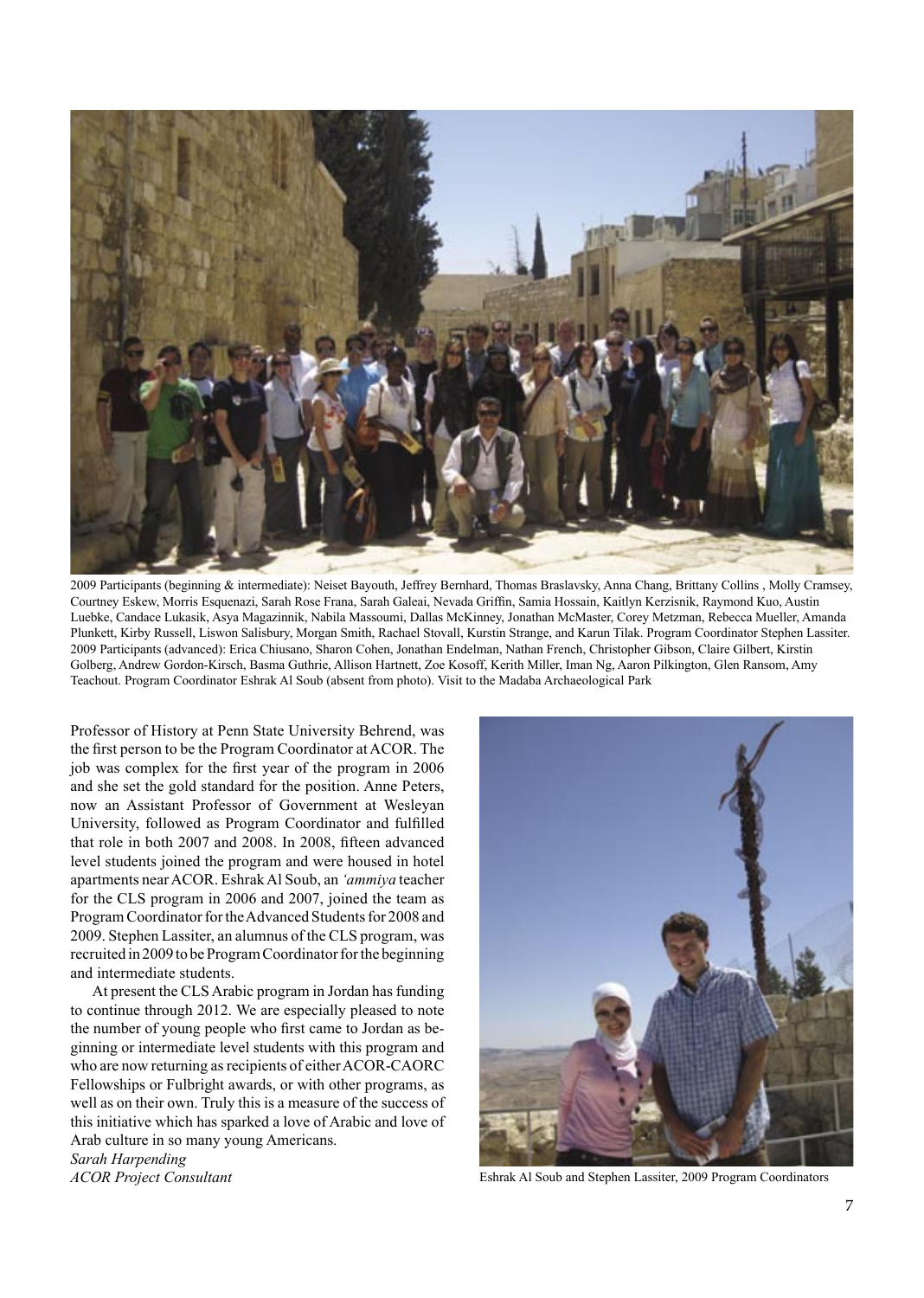# **In Memoriam**

**John H. Marks (1923–2009)**



Courtesy of Peter Marks

ACOR learned in April that John Marks, one of its founding fathers, died in Princeton, long the home for him and his wife Aminta (m. 1951). He was a faculty member at Princeton University from 1954 until his retirement in 1993 and taught in the fields of Near Eastern studies. Two sabbatical years (1959- 60 and 1966-67) were spent at ASOR's American School in East Jerusalem. During the second period, he was the Annual Director and when the June War broke out, the Marks family evacuated to Amman.

In May 1968, the ASOR Board appointed him the head of the Amman Committee to establish ACOR. He was one of the three initial incorporators who signed the May 18, 1970 Certificate of Incorporation in the State of Delaware for ACOR. His fellow signers were George M. Landes (Union Theological Seminary, New York) and Roger S. Boraas (Upsala College, East Orange, New Jersey). All of Professor Marks' achievements and endeavors for ACOR, including his role as the first ACOR Board President (1970-78), we honor here. He also served as a trustee of ASOR from 1971 to 1986.

John Marks was from Denver and returned there after serving in the European theater during World War II to complete his undergraduate degree in classics at the University of Denver in 1946. His graduate work was in theology and included studies at the Princeton Theological Seminary (B.D. 1949) and the University of Basel (Th.D. in Old Testament 1953). His academic career at Princeton concentrated on ancient Near Eastern history, and he also taught West Semitic languages, focusing in his later years on Syriac. He served as departmental chairman of Near Eastern Studies from 1977/78-1979/80 and 1983/84. He is remembered as a dedicated teacher to both undergraduates and graduate students, and his courses "The Stone Age to Alexander" and "Alexander to Muhammad" were appreciated by legions of students. One of his scholarly publications is associated with those courses, namely *Visions of One World: Legacy of Alexander* (1985).

He is survived by his wife, Aminta, his sons Peter and John ("Pom"), and daughter Fleur, and six grandchildren. He and his widow are recalled with great fondness by Mohammed Adawi, ACOR's chef since 1968, who remembers their generosity and kindness. He worked for them in Jerusalem and they helped him and his wife at a time of great need when their twin sons, Ahmed and Mahmud, were born in spring 1967. ACOR is just one of the many legacies left by John Marks.

#### **Prescott H. Williams, Jr. (1924–2009)**

Prescott Williams was a dedicated ACOR board member and long time supporter of the center. He was professor of Old Testament Languages and Archaeology at Austin Presbyterian Theological Seminary and we are sad to report his death in June in Austin. He was on the seminary faculty from 1959 until his retirement in 1991 and served as dean and acting president, as well as the seminary president (1972-76). At the American School in Jerusalem in 1964-65, he was the acting annual professor and at that time advised the Jordanian Department of Antiquities. He was also involved in the excavations at Shechem in 1962, 1964, and 1966. He was a member of ASOR's Jerusalem Committee from 1966-1973 and chaired it through 1969.

Pres Williams became a trustee of ACOR in 1977 and served until 1984. During his 1983-84 sabbatical, he was the annual professor at ACOR for six months and also chaired an ACOR Alumni Fundraising effort to furnish hostel spaces in anticipation of the new building under construction near the University of Jordan.

His academic



Photo by Ralph Barrera AMERICAN STATESMAN

degrees were from Wheaton College (B.A.), Princeton Theological Seminary (M. Div), and Johns Hopkins University where he completed his Ph.D. in ancient Near Eastern languages, history, and archaeology. His scholarship included studies on the Dead Sea Scrolls. The testimonials of his students show that he was a guiding presence in their lives and a caring pastor. He is survived by his wife Jane and sons Scott and Andy and daughter Peggie, as well as seven grandchildren and one great-grandchild. ACOR Trustee emerita Nancy Lapp writes that "Pres will be remembered by many ACOR friends for his wisdom, continual willingness to help, and especially for his 'dry' sense of humor." *Barbara A. Porter*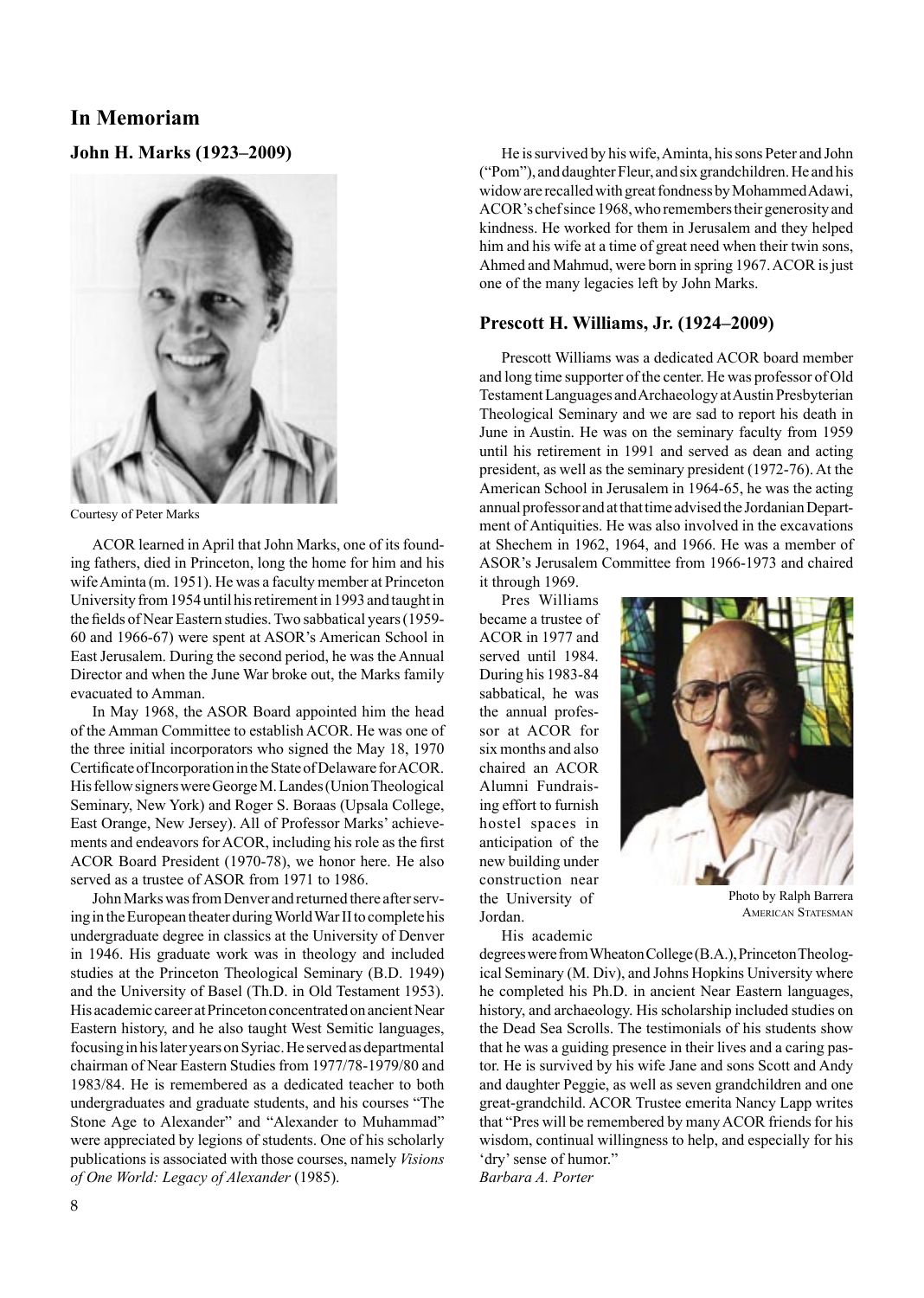# **Fellows in Residence (January–June 2009)**



Standing, from left: Megan Perry, Nerina Rustomji, Cari Jo Clark, Robert Darby, Stephanie Brown, Jill Goldenziel Seated, from left: Bethany Walker and Beatrice St. Laurent



June 2009 visit by Øystein LaBianca, Chair of ACOR Fellowship Committee. From left standing: Denise Schmandt-Besserat, Isaiah Moose (Groot Fellow), Øystein LaBianca, Robert Darby, Stephanie Brown. Seated: Nerina Rustomji, Jill Goldenziel, Gail Buttorff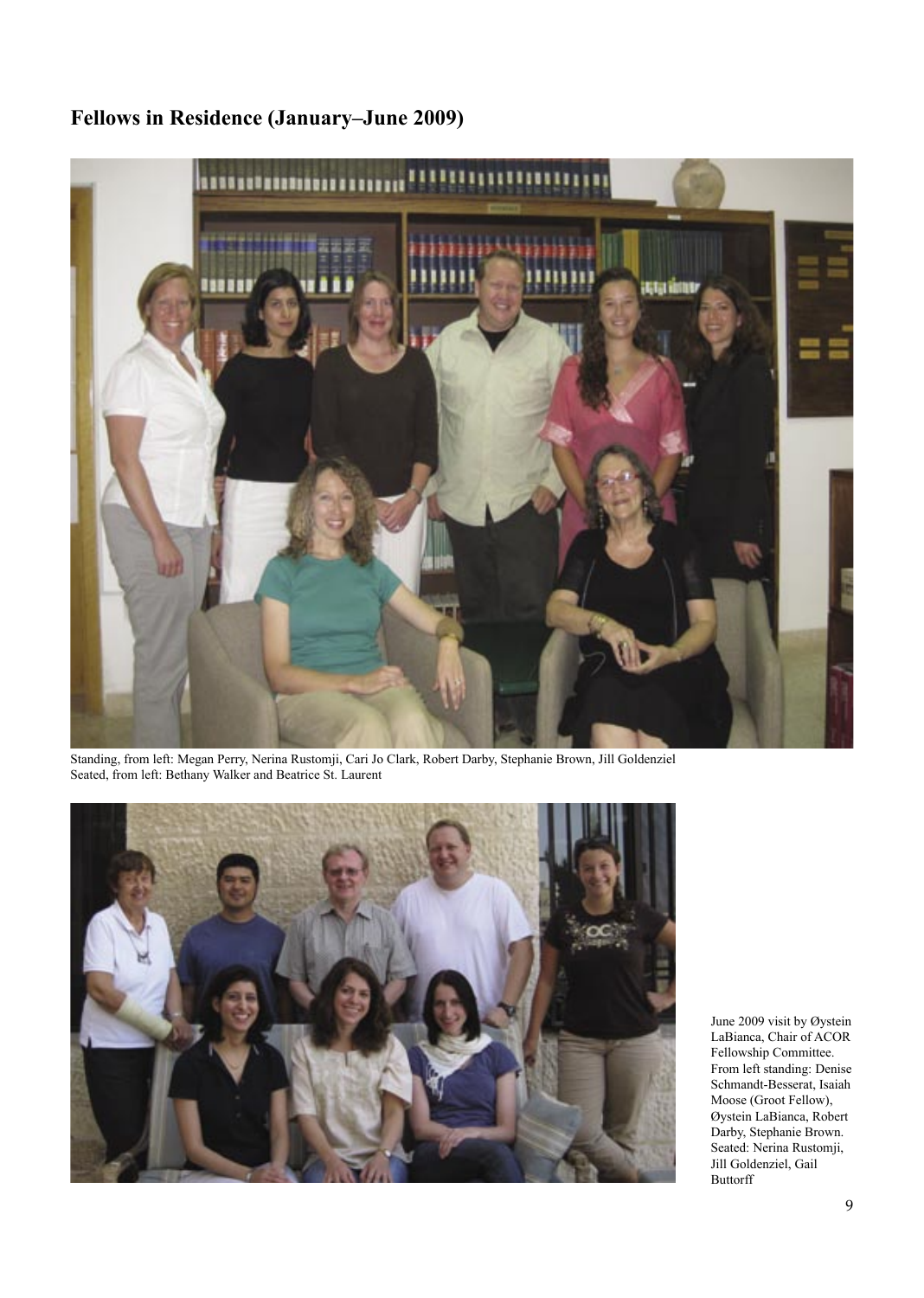#### *National Endowment for the Humanities Fellows:*

- **Bethany Walker,** Missouri State University; Jordan in the Late Middle Ages: Transformation of the Mamluk Frontier (2008–2009)
- **Beatrice St. Laurent**, Bridgewater State College; The Dome of the Rock: Restoration, Historic Tiles, their Documentation and Ties with the Jordan Museum (2009–2010)
- *ACOR-CAORC Post-Doctoral Fellows:*
- **Aaron Brody,** Pacific School of Religion; Transjordanian Commerce with Northern Judah in the Iron II Period: Archaeological Indicators from Tell en-Nasbeh
- **Cari Jo Clark**, University of Minnesota; Trauma in Jordan: A Project to Examine Services for Victims of Violence and to Collaboratively Design Research to Explore Its Effects on Health
- **Nerina Rustomji**, St. John's University; The Politics of Female Companions (*Houris*) of Islamic Paradise in Contemporary American, European, and Arab Discourse
- **Denise Schmandt-Besserat**, University of Texas; Anthropomorphic Clay Figurines at 'Ain Ghazal: The Symbolic Significance
- *The Andrew W. Mellon Foundation East-Central European Research Fellow:*
- **Zdravko Dimitrov***,* Bulgarian Academy of Science; Analysis of the Development of the Architectural Decoration in the Eastern Province of the Roman Empire—A Comparison between Roman Thrace and Jordan
- *The Samuel H. Kress Foundation Fellow in the Art and Archaeology of Jordan:*
- **Robert Darby**, University of Missouri, Columbia; Bathing on the Edge of Empire: A Regional Study of the Late Roman Military Baths in Provincia Arabia

*ACOR-CAORC Fellows:*

- **Alivia Allison**, University of Missouri, Kansas City; Archaeological and Geological Evidence of Earthquakes in the Islamic Periods (Umayyad to Ottoman) in Southern Jordan
- **Stephanie Brown**, North Carolina State University; Reevaluation of Iron Age Fortified Sites of the Eastern Kerak Plateau
- **Gail Jeanne Buttorff**, University of Iowa; Legitimacy and Participation: Election Boycotts in Jordan
- **Jill Goldenziel**, Harvard University; Refugees, Security, and the Politics of International Law

**Sarah Tobin**, Boston University; Islamic Economics in Jordan: An Examination of Islamic Consumption





Denise Schmandt-Besserat Aaron, Christine and Noah Brody





Gail Buttorff Sarah Tobin



Alivia Allison Zdravko Dimitrov

#### **Donations to ACOR Library (January–June 2009)**

Oroub el-Abed; Khalid Abu-Ghanimah; Raouf S. Abujaber; Karen Asfour for the Al-Hussein Society; Zaki Ayoubi; M. Adnan Al-Bakhit; Patricia M. and Pierre M. Bikai; Ghazi Bisheh; J.M. Blázquez Martínez; Eliot Braun; Robin Brown; Gail J. Buttorff; Kimberly Cavanagh; Carol Lea Clark; Geoffrey A. Clark; Mu'ayyad Said Basim Damerji; Department of Antiquities, Jordan; Zdravko Dimitrov; Pamela Dougherty; Danielle Steen Fatkin; Omar al-Ghul; Mark D. Hammond; Khair El-Din Haseeb for Contemporary Arab Affairs; Zeidan Kafafi;PaulaKouki;IstivanKrizsak;Ji-YoungLee;JoanPorter MacIver; Mohammed Al-Mashadani for the Arab League Union of The Arab Historians; Jihad Masri; Noor Mulder-Hymans; Lorenzo Nigro; John P. Oleson; Donald J. Ortner; Christopher Parker; Barbara A. Porter; Benjamin Porter; Ulle Rannut; Kate Robertson; Yorke M. Rowan; Bruce Routledge; Isabelle Ruben; Gajus Scheltema; Robert Schick; Denise Schmandt-Besserat; Warren C. Schultz; Arthur Segal; Joe D. Seger; Yoko Shindo for the Research Institute for Islamic Archaeology and Culture; Gali Oda Tealakh; Christopher A. Tuttle; Algis Uždavinys; USAID/Jordan; Peter Warnock; Lisa Welze; Afaf Zeyadeh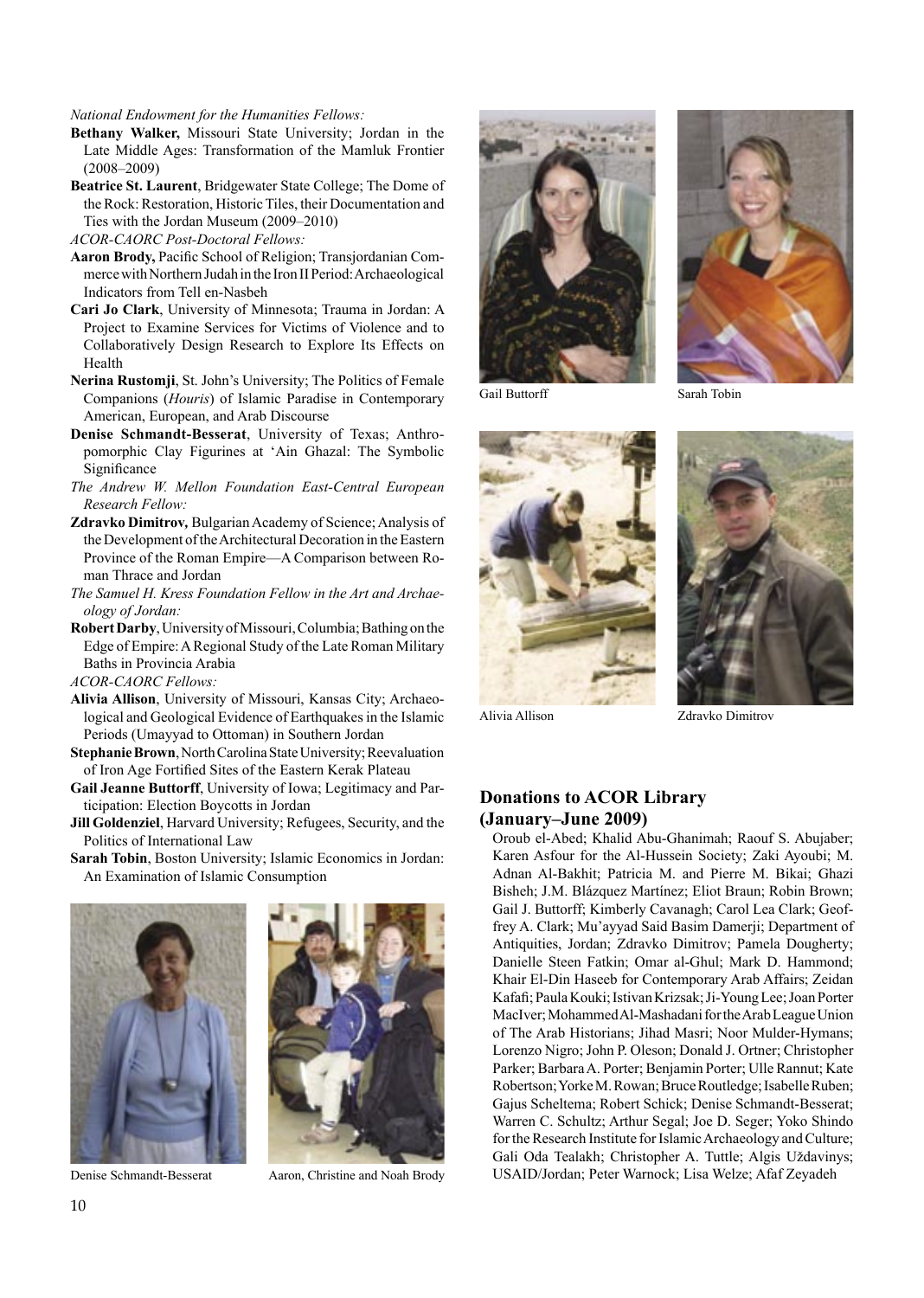#### **Donors to ACOR (January–June 2009)**

- *General Donations to the Annual Fund were made by*: Donna H. Antoon; Laird H. Barber; Elizabeth Bartman and Andrew P. Solomon; Julia R. Bradford; Thomas R. Crane, Jr. and Anne Goheen Crane in honor of Barbara A. Porter's Birthday; Laurel and Ralph Doermann; Peter and Kathy Dorman; Susan B. Downey; Mary Emerson in honor of Barbara A. Porter; Jerry G. Fischer; Paul Fitzpatrick; Elizabeth Gajary-Coots; Philip Gould; John Hale; Gemma and Lewis Morris Hall; Timothy P. Harrison; Dale K. Haworth and Karen E. Beall; Ray Anita and Walter L. Hemphill; Joseph A. Greene; Bernard J. Grisez; The Joukowsky Family Foundation; Nancy S. and Omar Kader; Dale and Gene Kenney; Eleanor R. Kitto; Herbert Krosney; Joachim Laes; Peter and Anna Levin; Guy McClure; David W. McCreery; George and Eathel Mendenhall; Eugene H. and Janet L. Merrill; Robert Mittelstaedt; Constance Murray-Goble; Alice Stover Pickering and Thomas R. Pickering; Margaret and Lewis Reade; Jared Renaud; Leila Sharaf; Cynthia Shartzer; Landry T. Slade and Gretchen Van Meter; John and Dorothy Sprague; Jean M. Stewart; Sally B. Strazdins; Nancy K. Webster; Theresa and Thomas Whetstine
- A*nnual Fund Donations for Library Support*: Raouf S. Abujaber; Susan B. Downey; Bernard J. Grisez; Jean A. Peyrat; Alice Stover Pickering and Thomas R. Pickering; Peter B. Nalle
- *Annual Fund for the Roger S. Boraas Library Resources Fund*: Roger and Aina Boraas
- *For the ACOR Endowment*: Lois C. Houghton; George and Eathel Mendenhall; Donald G. Mook; Don and Jeanette Nadler
- *The ACOR Jordanian Graduate Student Scholarship Fund*: R. Allen Irvine and Ann Lang Irvine; George and Eathel Mendenhall
- *The Anne Ogilvy Memorial Library Endowment*: Roger and Aina Boraas; Nita and Tom Dawson; Nancy E. and Daniel C. Gamber
- *The Pierre and Patricia Bikai Fellowship Endowment*: Tom and Alina Levy; Mary J. Mycek; B. W. Ruffner; Rochelle Snee
- *Bert and Sally de Vries Fellowship Endowment*: Bert and Sally de Vries; Marsha Vande Berg
- *Jennifer C. Groot Memorial Fellowship Endowment*: Susan B. Downey; Jill K. and Nelson G. Harris
- *Harrell Family Fellowship Endowment*: Erik Harrell; Matt Harrell; Phil Harrell
- *Kenneth W. Russell Fellowship Endowment*: Lys Marigold and Skye Qi; Glen L. Peterman; Nicola R. Zwaschka and William L. Kledas
- *James A. Sauer Fellowship Endowment*: Sy Gitin; Stephen F. Lintner; George and Eathel Mendenhall; Elizabeth F. and William C. Overstreet; Alice Stover Pickering and Thomas R. Pickering; Elizabeth E. Platt
- *Publication Fund for Petra Papyri and other Publications*: Donna Antoon; George Justice in memory of Gladys Vocci Justice; Rochelle Snee

| <b>Funds and Endowments</b>            | 2009<br>Oct. 2008 – Sept. 2009 | 2008<br>Oct. 2007 – Sept. 2008 |
|----------------------------------------|--------------------------------|--------------------------------|
| Annual Fund                            | \$20,050                       | \$37,271                       |
| <b>Annual Library Support</b>          | \$2,609                        | Initiated in 2009              |
| General Endowment                      | \$7,495                        | \$27,194                       |
| Bikai Fellowship                       | \$845                          | \$1,615                        |
| de Vries Fellowship                    | \$871                          | \$13,675                       |
| Frederick-Wenger Fellowship            | \$10                           | \$12,164                       |
| Groot Fellowship                       | \$2,000                        | \$3,350                        |
| Harrell Fellowship                     | \$1,250                        | \$1,750                        |
| Jordanian Graduate Student Scholarship | \$16,513                       | \$16,900                       |
| MacDonald-Sampson Fellowship           | \$3,573                        | \$3,861                        |
| Ogilvy Library Endowment               | \$7,906                        | \$13,073                       |
| Roger Boraas Library Acquisition Fund  | \$2,000                        | \$4,000                        |
| <b>Publication Fund</b>                | \$171                          | \$58,062                       |
| Russell Fellowship                     | \$550                          | \$6,275                        |
| Sauer Fellowship                       | \$5,175                        | \$3,375                        |
| <b>Total</b>                           | \$71,018                       | \$202,565                      |

#### **ACOR Annual Appeal Results**

The 2008 figures reflect a \$20,000 donation to the Annual Fund from the The Joukowsky Family Foundation (JFF) as well as a \$50,000 JFF challenge grant which was matched 2:1 by members of the ACOR Board of Trustees. In 2008, there was also another individual major gift of \$50,000, which was applied to the Publication Fund. When comparing the two years, it is remarkable that outside of the major gifts noted for 2008, the level of giving in 2009 was even stronger for the cumulative individual donations. Given last year's economic downturn, we feel that friends of ACOR have remained loyal and generous, and we are very grateful because these gifts help us fulfill our mission in Jordan.